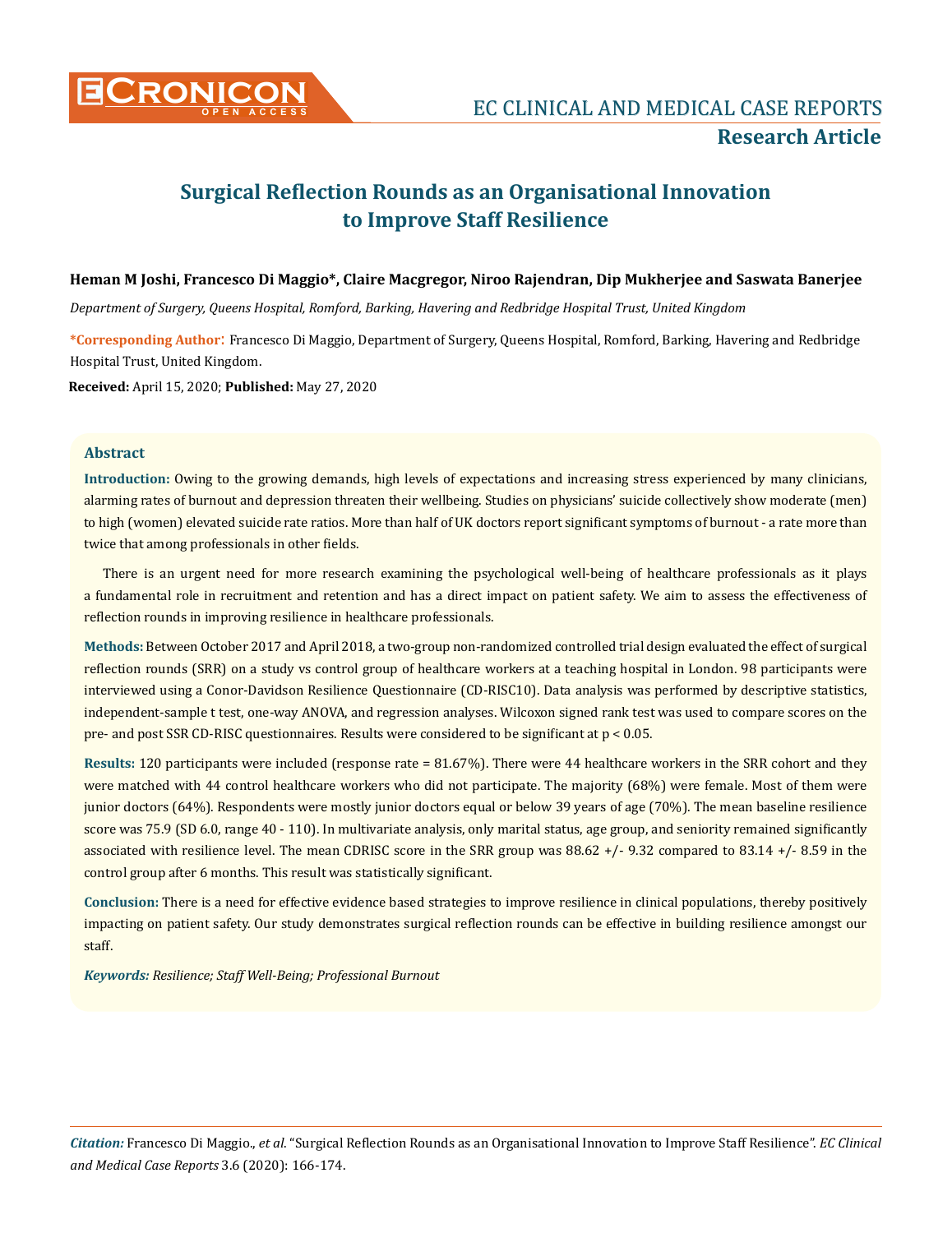## **Introduction**

There is an urgent need for more research examining the psychological well-being of healthcare professionals, as it plays a fundamental role in recruitment and retention and has a direct impact on patient safety [1].

Alarmingly high levels of burnout, depression and suicide threaten the well-being of healthcare professionals. Recent media coverage surrounding the manslaughter charge of a junior doctor has compounded the issue further [2]. More than half of UK doctors report significant symptoms of burnout - a rate more than twice that among professionals in other fields [3]. According to a 2017 RCS survey, 51% of surgeons (and 65% of surgical trainees) have reported low morale being the main issue in their workplace affecting their mental well-being [4].

We know that the problem starts early. Medical students and trainees have higher rates of burnout and depression than their peers who are pursuing non-medical careers [5]. The trend is not exclusive to doctors as nurses also experience high rates of burnout [6]. Clinicians are human, and it takes a personal toll on them when circumstances make it difficult to fulfil their ethical commitments and deliver the best possible care.

The Point of Care Foundation [7] has worked with over 180 organisations throughout the NHS, specifically supporting clinical teams in introducing Schwartz rounds [8], now formally evaluated in a longitudinal National Institute for Health Research study with positive results for staff morale [9]. During these rounds staff can share the difficult emotional aspects of providing care while retaining compassion in a facilitated safe environment [10].

Queens Hospital, Romford is part of Barking, Havering and Redbridge NHS Foundation Trust, which provides district general hospital services for the local population and a range of community services. It has a total workforce of around 7000. Surgical reflection rounds were first introduced at Queens Hospital in October 2017 after the success of Schwartz Rounds [8], run in the preceding academic year. All staff in the surgical directorate, whether clinical or non-clinical, were invited to attend. A panel of two to three speakers - usually from different disciplines - spend around 20 minutes presenting a patient story or talking about a topic related to their work. The emphasis throughout is on the personal and emotional impact of their work and only touches on the details of clinical management as necessary to explain the story. There is anecdotal evidence that emotional availability and intelligence have been enhanced by organisations that support their staff.

A surgical reflection round lasts for one hour, and for the remainder of this time the discussion is opened up to all those attending under the guidance of two facilitators. It is emphasised that the purpose is not to solve problems but to reflect on the stories told, and to share experiences these may have brought to mind. The need for confidentiality is stressed in relation to any patient stories, and to any participants speaking during the Round. The intention is to provide a safe environment, in which staff feel able to talk freely. The round is timetabled protected teaching with notice given to the department.

We hereby analysed and present the preliminary results of this initiative on our staff resilience.

### **Methods**

#### **Design**

A two group non-randomised trial compared the effect of SRR on a cohort of healthcare workers (intervention group), with a similar cohort of healthcare workers (control group) who did not attend the SRR groups. All participants were assessed prospectively at baseline, during the intervention and 3 months after completion of the intervention. Healthcare workers were included in the study as part of the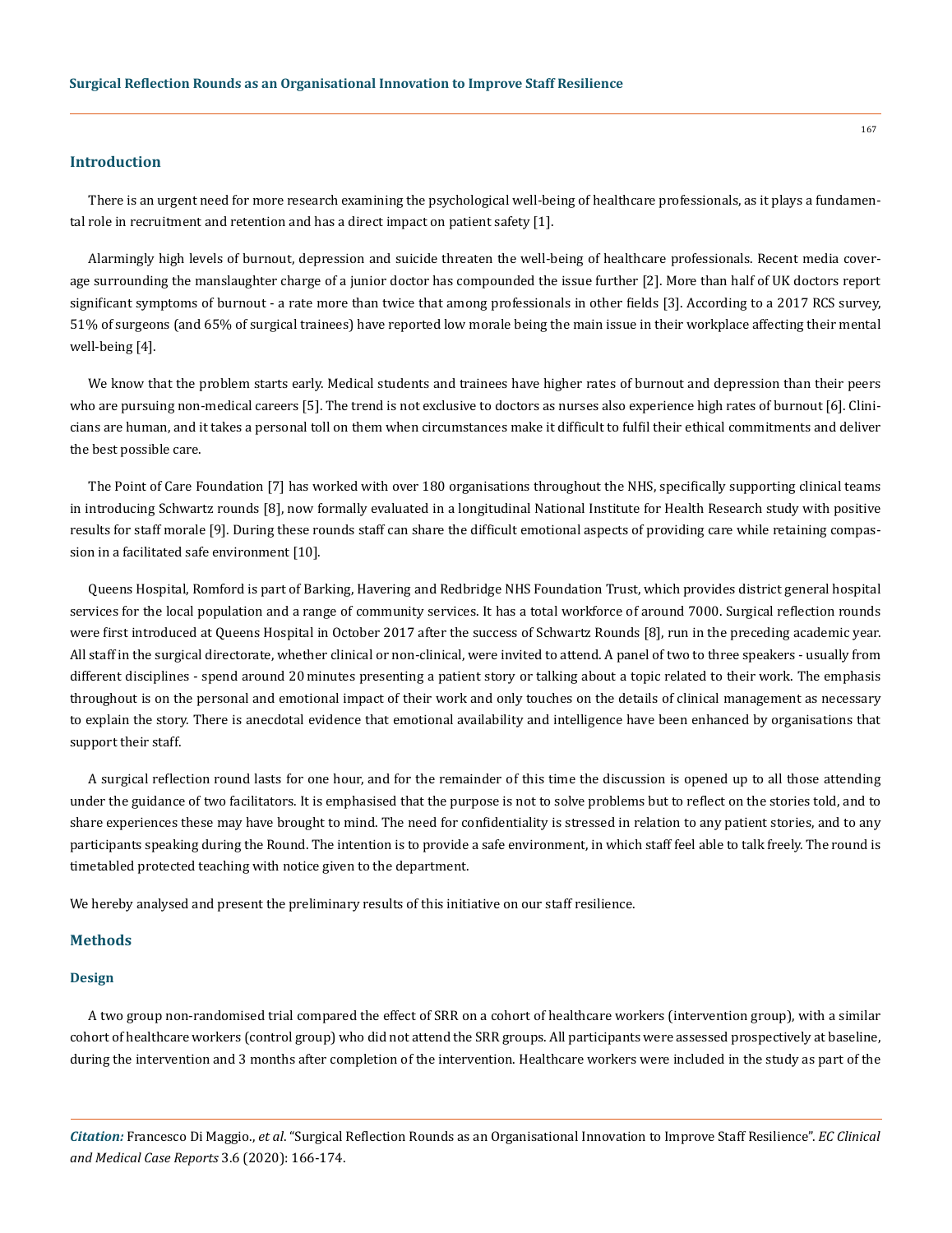reflection round process this implied and verbal consent to participation. If a participant did not attend a reflection round they were not included in the intervention group of the study.

### **Participant recruitment, eligibility and randomisation**

Study subjects were recruited using convenience sampling. All participants in the intervention group were recruited from the current cohort of the surgical directorate. The control group composed of all healthcare workers not in the division of surgery. All doctors, nurses, students and allied health care professionals were invited. This provided a pragmatic and realistic control population within the hospital. Recruitment was conducted between October 2017 and March 2018.

Eligible participants were assigned to groups based on their placements in surgery (intervention group) or other medical specialties (control group).

### **Measurement tools**

Demographics included age, gender, relationship status, job grade, highest qualification, family responsibility (presence of dependents), alcohol, smoking status and past medical history. Resilience was assessed using the Connor-Davison Resilience Scale (CD-RISC10), which has been validated by many other investigators.

The CD-RISC is a 25-item questionnaire that takes into consideration many aspects of resilience, such as hardiness, social support, stress-coping ability, self-esteem, life satisfaction, successful aging, and positive and negative effect [12]. It consists of ten five-point Likert scale (with  $0 =$  never;  $4 =$  almost always) [13]. The final score is the sum of responses on the 10 items, with higher scores indicating higher levels of resilience. In our study, the internal consistency reliability was 0.91 (Cronbach's alpha).

Qualitative data were collected in writing from the participant evaluation forms, with the purpose to improve future SRR sessions and assess participants' perceptions about the value of the program.

Baseline CD-RISC scores were compiled and after 6 months of SSR, CD-RISC was re-scored for the cohort who attended SSR and for the cohort who did not. SSR were arranged bimonthly as standard in the surgical directorate timetable.

#### **Data analysis**

Statistical analysis using SPSS®, version 21.0, was completed using repeated measures within-group analysis of variance to determine if a significant difference existed between pre- and post intervention resilience mean scores. Participants also completed an evaluation form. Participant evaluations were collected, tabulated data was anonymised and allocated a study number.

The demographic variables were summarized using descriptive statistics.

To strengthen the clinical interpretability of the results, respondents were also categorized according to their resilience score: low (scoring within the first quartile), moderate (second quartile and third quartile) and high (fourth quartile).

Respondents were subsequently grouped into low resilience or average/high resilience. Univariate and multivariate logistic regression models were used to assess associations between demographic variables and different levels of resilience. The effects of these variables are expressed as odds ratios and associated 95% confidence intervals. P-values less than 0.05 were considered statistically significant. The t test was used to compare scores on the pre- and post SSR CD-RISC questionnaires between the two groups. Results were considered to be significant at  $p < 0.05$ .

*Citation:* Francesco Di Maggio., *et al*. "Surgical Reflection Rounds as an Organisational Innovation to Improve Staff Resilience". *EC Clinical and Medical Case Reports* 3.6 (2020): 166-174.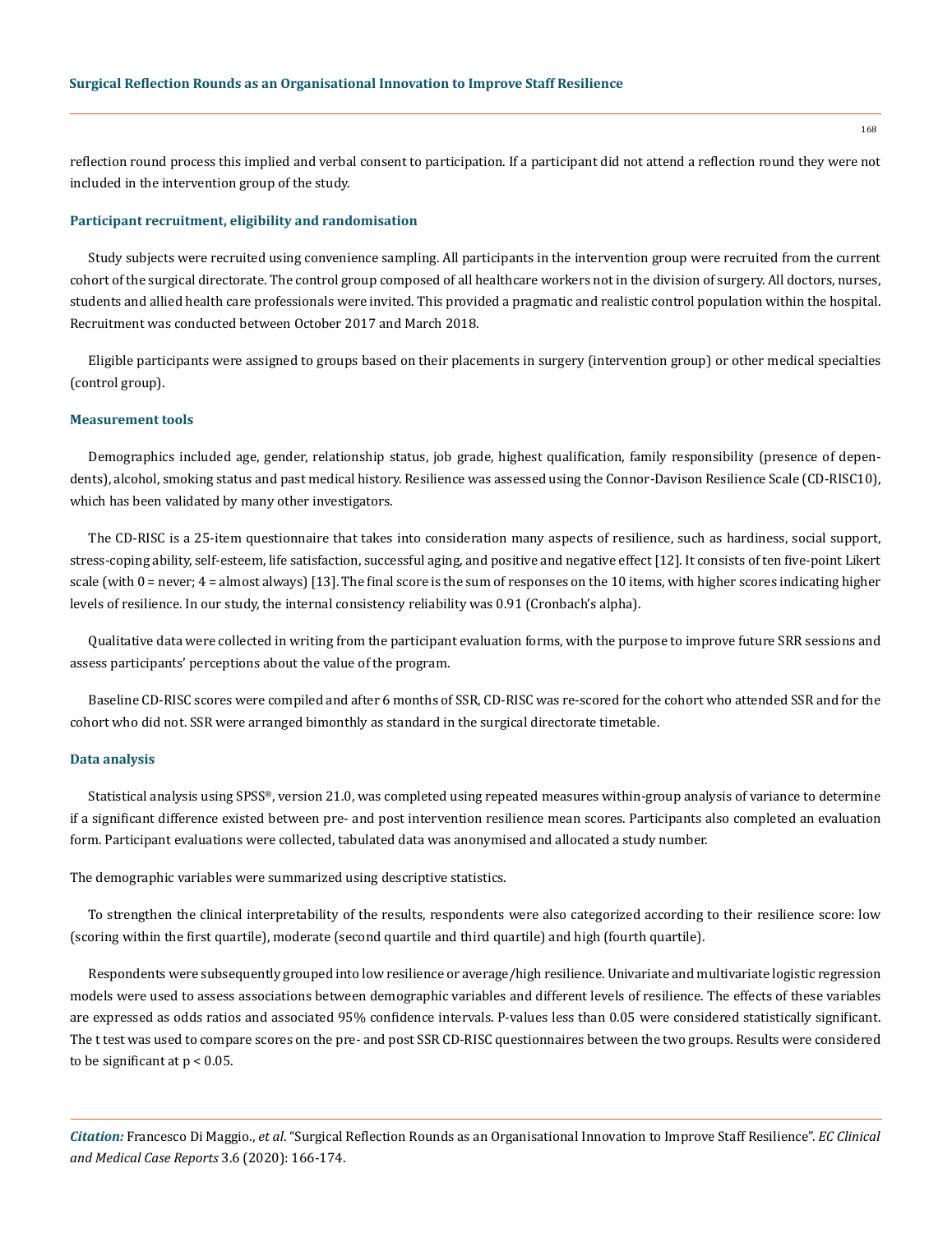## **Results**

There were 120 potential participants meeting the inclusion criteria. Among them, 22 participants did not complete the study questionnaires. Therefore, 98 participants were included (response rate = 81.67%). All participants in the study group attended all sessions across the duration of the study.

Table 1 presents the demographics of the participants. The large majority (68%) were female. Most of them were junior doctors (64%), with a fairly equal proportion being single (47%) and in a relationship (50%). Respondents were mostly junior doctors equal or below 40 years of age (70%).

| <b>Demographics</b>    | Number (%) | <b>Low Resilience</b> | <b>Moderate Resilience</b> | <b>High Resilience</b> |
|------------------------|------------|-----------------------|----------------------------|------------------------|
| Male                   | 33 (34)    | 10 (30.3)             | 15 (45.4)                  | 8(24.2)                |
| Female                 | 65 (66)    | 18 (27.6)             | 33 (50.7)                  | 14 (21.5)              |
| <b>Age Group</b>       |            |                       |                            |                        |
| < 26                   | 32 (32.5)  | 14 (43.7)             | 15 (46.8)                  | 3(9.37)                |
| $26 - 39$              | 32 (32.5)  | 8(25)                 | 20 (62.5)                  | 4(12.5)                |
| > 39                   | 34 (35)    | 6(17.6)               | 23 (67.6)                  | 5(14.7)                |
| <b>Marital Status</b>  |            |                       |                            |                        |
| Single                 | 46 (47)    | 10(21.7)              | 20 (43.4)                  | 16 (34.7)              |
| Married                | 50(51)     | 8(16.0)               | 23 (46.0)                  | 19 (38.0)              |
| Grade                  |            |                       |                            |                        |
| FY1                    | 30 (31)    | 14 (46.7)             | 9(30.0)                    | 7(23.3)                |
| <b>SHO</b>             | 16(16)     | 6(37.5)               | 7(43.8)                    | 3(18.8)                |
| <b>SPR</b>             | 23 (23.4)  | 5(21.7)               | 12 (52.1)                  | 6(26.1)                |
| Consultant             | 6(6.4)     | 0(0)                  | 3(50.0)                    | 3(50.0)                |
| Nurse                  | 7(7.1)     | 2(28.5)               | 3(42.8)                    | 2(28.5)                |
| Student                | 11 (11.2)  | 4(36.3)               | 5(45.4)                    | 2(18.2)                |
| Allied Health Care     | 5(5.1)     | 2(40.0)               | 2(40.0)                    | 1(20.0)                |
| Professional           |            |                       |                            |                        |
| Smoking                | 18 (18.3)  | 4(22)                 | 8(44.4)                    | 6(33.3)                |
| Alcohol                | 51 (52)    | 10(19.6)              | 29 (56.7)                  | 12 (23.5)              |
| <b>Medical History</b> | 23 (23.4)  | 6(26.0)               | 10 (43.4)                  | 7(30.4)                |
| Disability             | 2(2)       | $\boldsymbol{0}$      | 2(100)                     | $\boldsymbol{0}$       |

*Table 1: Demographics of participants and baseline resilience.*

## **Base line resilience level**

The mean resilience score was 75.9 (SD 6.0, range 40 - 110). 28% were of low resilience (defined as scoring lower or equal to  $25<sup>th</sup>$ percentile); 62% were of moderate resilience level (scoring above 25<sup>th</sup> percentile but less than 75<sup>th</sup> percentile); and 10% were of high resilience level (scoring above 75<sup>th</sup> percentile).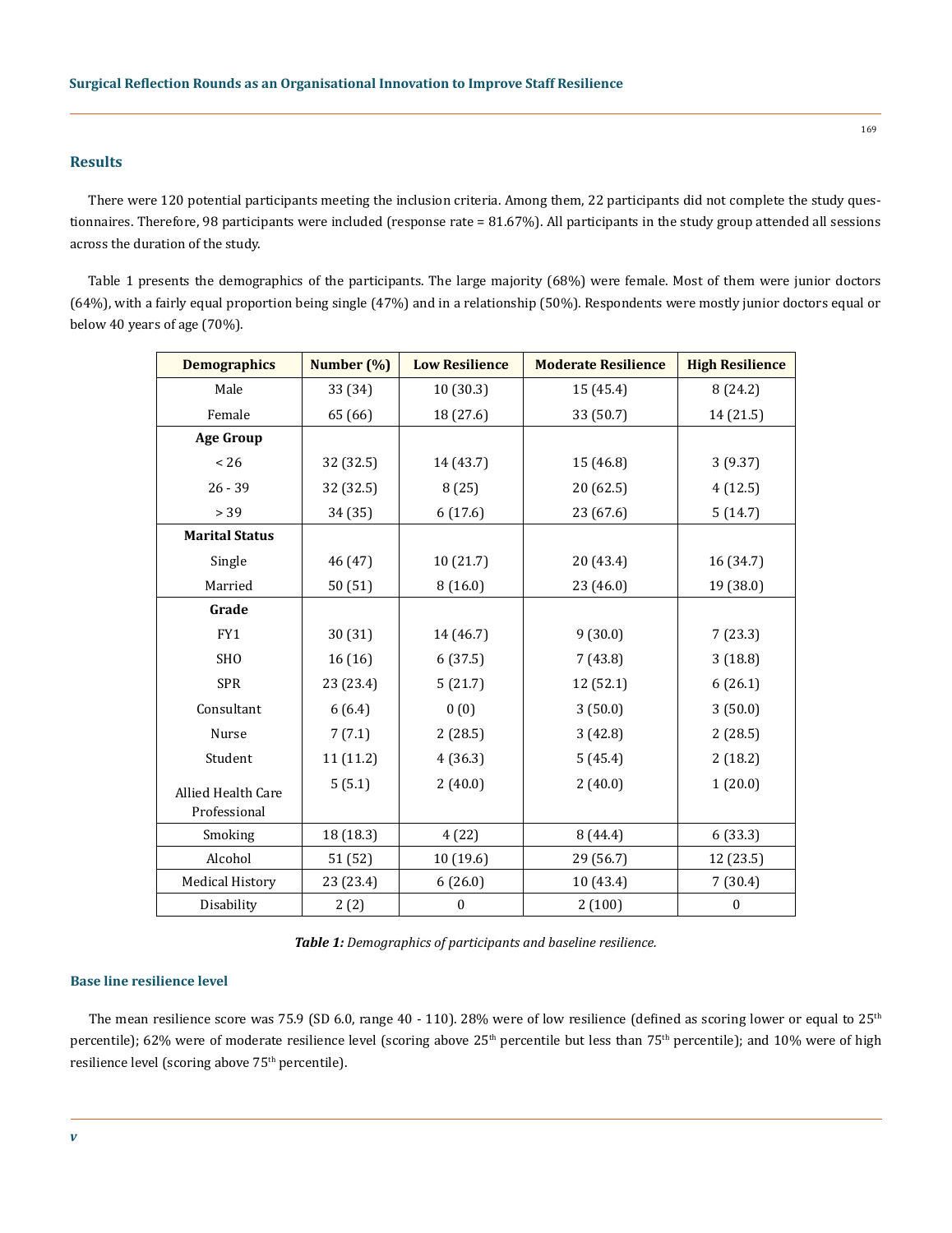Association between demographic variables and level of resilience.

In univariate analysis, relationship status, age group, and job grade were significantly associated with a higher level of resilience, as presented in table 2. Specifically, older senior health care participants (HCPs) in a relationship were almost twice as likely to report moderate/high resilience. Staff who have been in a relationship were approximately twice more likely to report moderate/high resilience than single health care participants.

| <b>Demographics</b>             | Univariate odds ratio CI 95% | P value       | <b>Multivariate odds ratio</b> | P value  |
|---------------------------------|------------------------------|---------------|--------------------------------|----------|
| Male                            | Ref                          |               | Ref                            |          |
| Female                          | $0.83(0.50 - 1.39)$          | 0.490         | $0.69$ $(0.39 - 1.22)$         | 0.200    |
| <b>Age Group</b>                |                              |               |                                |          |
| < 26                            | Ref                          |               |                                | 0.038    |
| $26 - 39$                       | $1.88(1.42 - 2.48)$          | ${}_{0.0005}$ | $1.04(0.73 - 1.48)$            | 0.844    |
| 39 <sub>2</sub>                 | $3.15(2.19 - 4.53)$          | ${}< 0.0005$  | $2.75(1.22 - 6.18)$            | 0.015    |
| <b>Marital Status</b>           |                              |               |                                |          |
| Single                          | Ref                          |               |                                |          |
| Married                         | $1.93(1.50 - 2.48)$          | ${}< 0.0005$  | $1.68(1.23 - 2.32)$            | 0.001    |
| Grade                           | Ref                          | 0.109         | $1.23(0.80 - 1.88)$            |          |
| FY1                             | $2.10(1.38 - 2.76)$          | 0.111         | $0.56(0.24 - 1.38)$            | 0.345    |
| <b>SHO</b>                      | $2.23(1.18 - 2.93)$          | 0.123         | $1.16(0.75 - 1.95)$            | 0.233    |
| <b>SPR</b>                      | $2.13(1.22 - 2.86)$          | 0.239         | $1.13(0.61 - 1.98)$            | 0.734    |
| Consultant                      | $2.21(1.23 - 2.96)$          | 0.049         | $1.11(0.80 - 1.81)$            | 0.049    |
| Nurse                           | $1.83(1.29 - 2.81)$          | 0.049         | $1.22$ (0.71 - 1.69)           | 0.049    |
| Student                         | $1.86(1.32 - 2.78)$          | 0.211         | $1.27(0.69 - 1.75)$            | 0.867    |
| Allied Health Care Professional | $1.91(1.31 - 2.77)$          |               |                                | 0.856    |
| Smoking                         | $0.85(0.61 - 1.18)$          | 0.211         | $2.13(1.22 - 2.86)$            | 0.543    |
| Alcohol                         | $1.81(1.11 - 2.96)$          | 0.112         | $1.83(1.29 - 2.81)$            | 0.454    |
| <b>Medical History</b>          | $4.97$ $(1.73 - 14.29)$      | 0.432         | $1.91(1.31 - 2.77)$            | 0.586    |
| Disability                      | 0                            | $\bf{0}$      | 0                              | $\bf{0}$ |

*Table 2: Association between demographic variables and resilience.*

Health care participants aged 26 - 39 years were nearly twice as likely to report moderate/high levels of resilience as compared to health care participants below 26 years of age. Health care participants aged above 39 were thrice as likely to report moderate/high resilience levels as health care participants below 26 years.

In multivariate analysis, only relationship status, age group, and job grade remained significantly associated with resilience level.

Two cohorts were recruited as demonstrated in table 3. After 6 months of intervention, the intervention cohort (n = 44) and the control cohort (n = 44) were assessed using the Connor-Davison Resilience Scale (CD-RISC10). The mean CDRISC score in the SRR group was 88.62 +/- 9.32 compared to 83.14 +/- 8.59 in the control group after 6 months. This result was statistically significant.

*Citation:* Francesco Di Maggio., *et al*. "Surgical Reflection Rounds as an Organisational Innovation to Improve Staff Resilience". *EC Clinical and Medical Case Reports* 3.6 (2020): 166-174.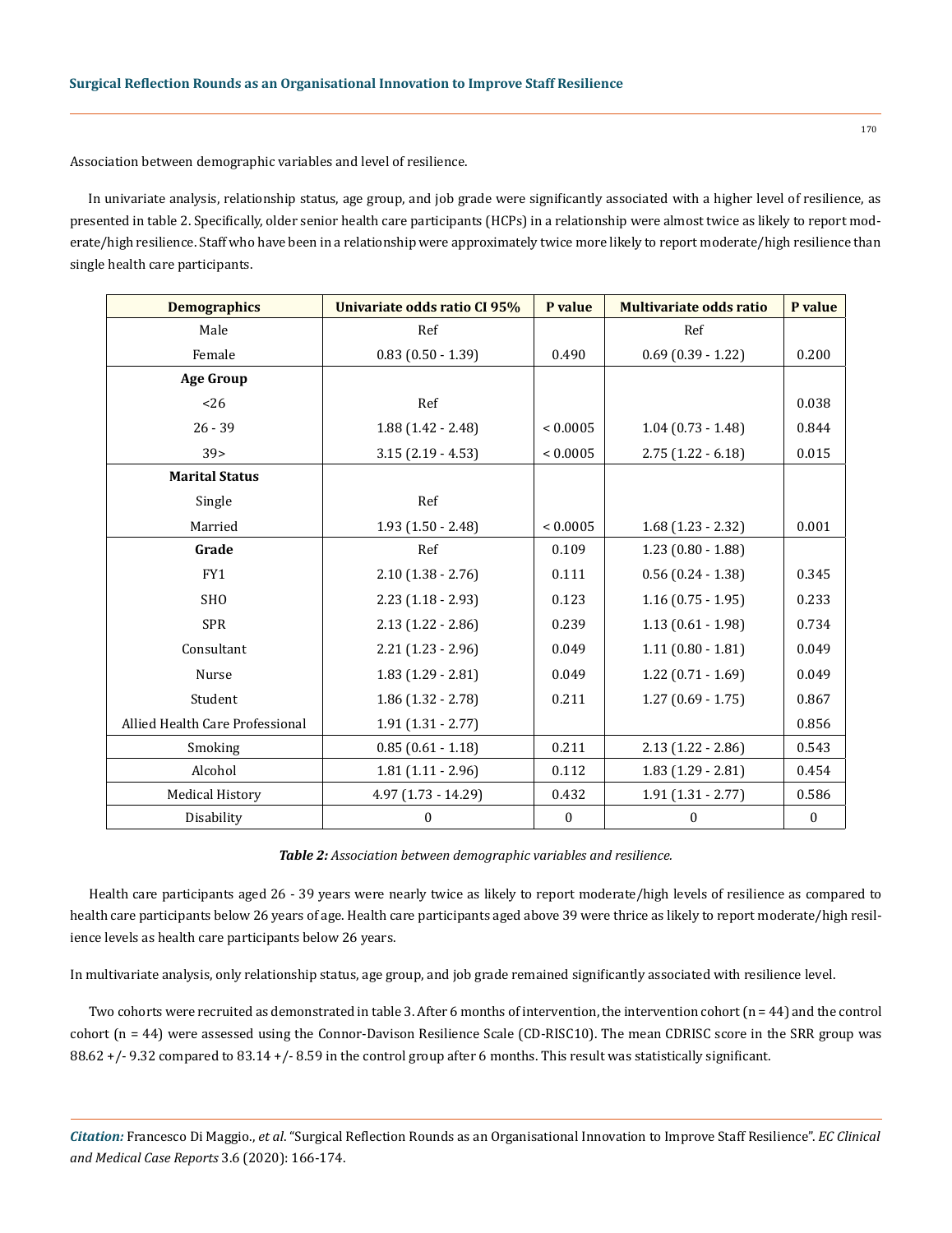## **Surgical Reflection Rounds as an Organisational Innovation to Improve Staff Resilience**

| <b>Variable</b>                 | <b>SRR Group</b><br>$n = 44$ (%) | <b>Control Group</b><br>$n = 44$ (%) | t     | $X^2$ | P value |
|---------------------------------|----------------------------------|--------------------------------------|-------|-------|---------|
| Male                            | 14 (31.8)                        | 10 (22.7)                            | 0.072 |       | 1.000   |
| Female                          | 30 (68.0)                        | 34 (77.3)                            |       |       |         |
| <b>Age Group</b>                |                                  |                                      |       |       |         |
| 26                              | 15 (34.0)                        | 17 (38.6)                            |       |       |         |
| 26-39                           | 15 (34.0)                        | 13 (29.5)                            |       | 0.343 | 0.279   |
| 39 <sub>5</sub>                 | 14 (31.8)                        | 14 (31.8)                            |       |       |         |
| <b>Marital Status</b>           |                                  |                                      |       |       |         |
| Single                          | 24 (54.5)                        | 21(47.7)                             |       | 0.312 | 0.263   |
| Married                         | 20 (45.4)                        | 23 (52.2)                            |       |       |         |
| Grade                           |                                  |                                      |       |       |         |
| FY1                             | 9(20.5)                          | 9(20.5)                              |       |       |         |
| <b>SHO</b>                      | 6(13.6)                          | 6(13.6)                              |       |       |         |
| <b>SPR</b>                      | 8(18.1)                          | 3(6.81)                              |       | 0.269 | 0.752   |
| Consultant                      | 7(15.9)                          | 8(18.1)                              |       |       |         |
| Nurse                           | 6(13.6)                          | 7(15.9)                              |       |       |         |
| Student                         | 5(11.4)                          | 6(13.6)                              |       |       |         |
| Allied Health Care Professional | 3(6.81)                          | 5(11.4)                              |       |       |         |
| <b>Smoking</b>                  | 9(20.5)                          | 11 (25.0)                            |       | 0.245 | 0.231   |
| <b>Alcohol</b>                  | 28 (63.6)                        | 26(59.0)                             |       | 0.217 | 0.243   |

*Table 3: Homogeneity testing of general participant characteristics.*

| <b>Variable</b>               | <b>SRR Group</b><br>$n = 44$ | <b>Control Group</b><br>$n = 44$ |          | <b>P</b> value |
|-------------------------------|------------------------------|----------------------------------|----------|----------------|
| Resilience Score (mean+/- SD) | $88.62 + (-9.32)$            | $83.14 + (-8.59)$                | $-2.009$ | 0.049          |

*Table 4: Resilience Scoring in the two comparative groups.* 

## **Qualitative data**

> 90% of participants gave to the round an overall "excellent" or "exceptional" score. The subject was universally considered either relevant or very relevant to the daily practice of all health participants involved.

Open feedbacks included terms as "relieving", "eye opening", "instructive", "touching".

## **Discussion**

Healthcare participant wellbeing has been the subject of several recent studies. Increasing incidence of burnout and episodes of suicides amongst doctors have brought to the creation in the US of a specific Foundation as well as the circulation of tools to identify professionals at risk and to facilitate their access to care [4].

*Citation:* Francesco Di Maggio., *et al*. "Surgical Reflection Rounds as an Organisational Innovation to Improve Staff Resilience". *EC Clinical and Medical Case Reports* 3.6 (2020): 166-174.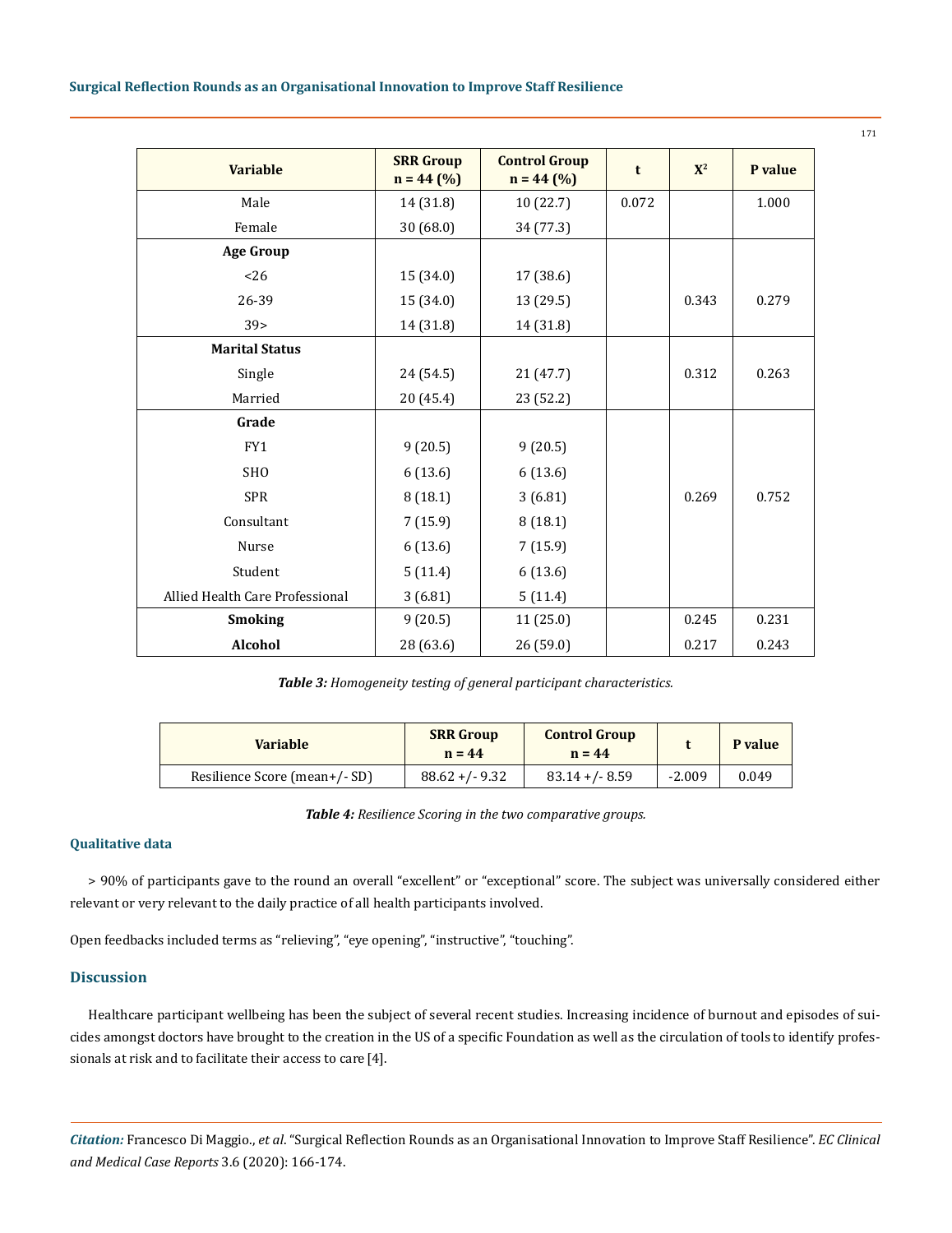Interest is growing in resilience training for NHS staff, but there is still no evidence for its benefit. The aim of this study was to investigate the benefits of the surgical reflection round intervention in the improvement of resilience and associated mental health and well‐being of our staff. To our knowledge, this is the first trial that has utilized an individualized intervention approach, based on the success of Schwartz rounds [8].

The overall results suggest that the surgical reflection rounds, in addition to regular pastoral support within the surgical directorate, was effective in the building resilience when compared with sole support from other healthcare participants. The benefits remained statistically significant. It is noted that that resilient individuals are among age matured, most likely those that have financial stability, in stable relationships and have more control over their live (consultants, nurses). The transferable benefits of this intervention were beyond the scope of this study but clearly warrant further investigation.

Morale, engagement, and wellbeing in clinical staff affect quality of care, sickness absence, and retention - described especially clearly by Michael West and Jeremy Dawson for the King's Fund [14].

There is subjective evidence that engaging the clinical workforce with supportive, innovative strategies could address deteriorating morale and engagement of NHS staff as highlighted in the 2017 annual NHS staff survey [15].Do we adequately mentor our junior colleagues as an essential part of their training, providing further encouragement and confidential emotional and academic support. It should be reiterated that resilience should be for the difficult emotional burden of caring, responsibility, and carrying risk- and not for unacceptable, dangerous working conditions [16]. Key factors in improving working conditions: shared values and mutual support in teams; managers being willing to engage in dialogue about pressure (and delivering solutions); and low tolerance for poor behaviour.

Senior clinicians and managers play crucial role models as leaders to front line staff by engaging clinical teams and the manner in which we elect these individuals in the future will be interesting [17].

We shall promote a culture of physician well-being; from this perspective, we wholeheartedly support the creation of a UK national network such as the Point of Care Foundation as well as local initiatives to build resilience and confidential lines to provide support in case of burnout, or depression amongst health professionals [18-22].

## **Limitations of the Study**

We recognise several limitations to our study. First, there have been few studies of resilience involving the participation of healthcare professionals, which limits any comparison of our current results with evidence from the literature.

In this study, as the convenience sampling method and small‐sized sample were used, the representability of samples may not be reflected and the bias of data may be induced. The majority of participants in the study were of moderate level of resilience at baseline, future studies should include larger numbers of patients with higher levels of baseline resilience to determine if the impact is more pronounced in this group who are already resilient.

## **Conclusion**

With the high prevalence of healthcare professional burnout, stress and associated burden of mental health concerns coupled with the limited resources for and access to staff support, there is a need for effective evidence‐based strategies to improve resilience in clinical populations thereby positively impacting on patient safety.

Our study demonstrated the effectiveness of surgical reflection rounds with formal evaluation and reporting of such efforts allow for reproducibility and scalability, with the potential for widespread impact on healthcare professional well-being.

*Citation:* Francesco Di Maggio., *et al*. "Surgical Reflection Rounds as an Organisational Innovation to Improve Staff Resilience". *EC Clinical and Medical Case Reports* 3.6 (2020): 166-174.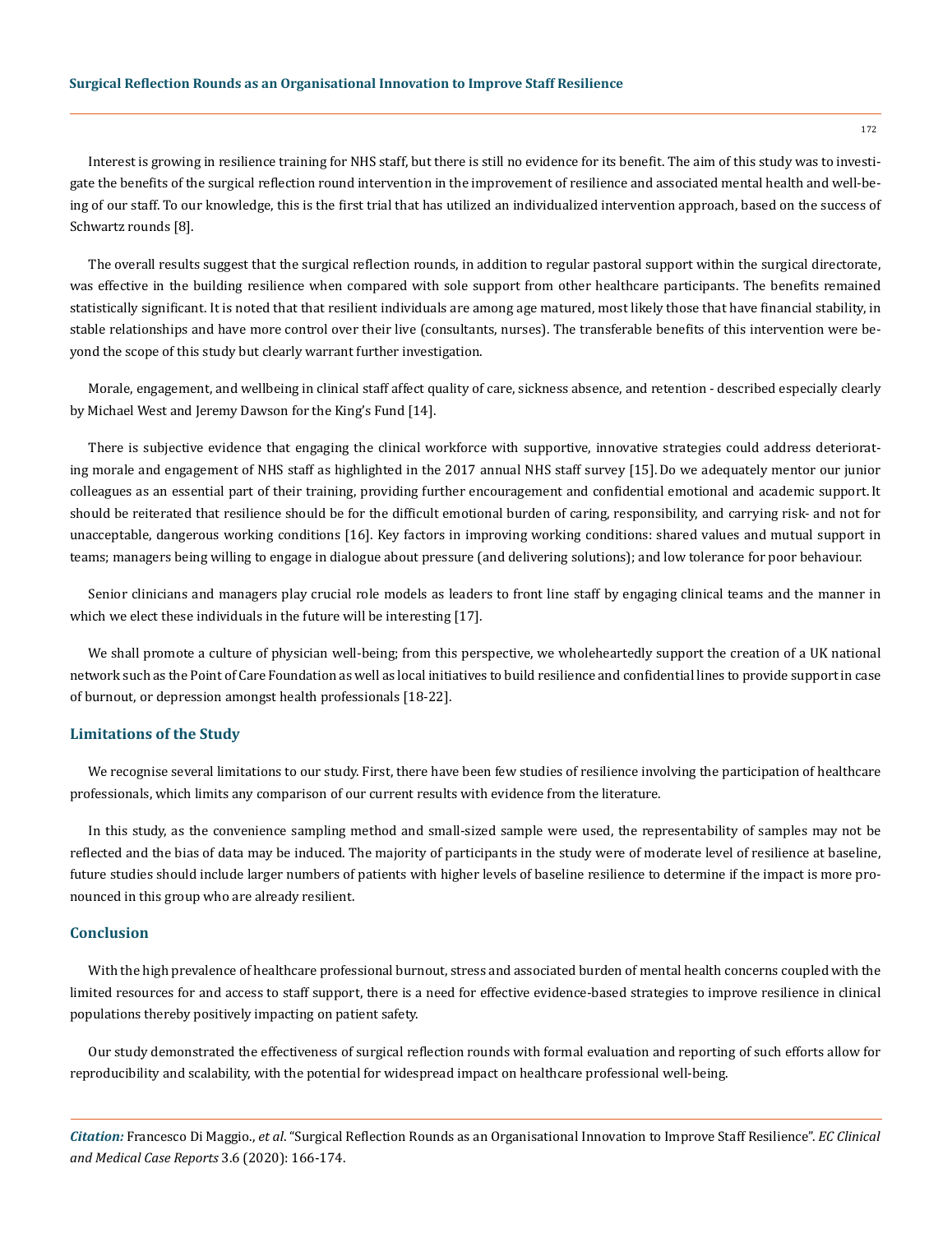## **Bibliography**

- 1. Mealer M., *et al.* ["A qualitative study of resilience and posttraumatic stress disorder in United States ICU nurses".](https://www.ncbi.nlm.nih.gov/pubmed/22618093) *Intensive Care Medicine* [38.9 \(2012\): 1445-1451.](https://www.ncbi.nlm.nih.gov/pubmed/22618093)
- 2. [Dyer C and Cohen D. "How should doctors use e-portfolios in the wake of the Bawa-Garba case?"](https://www.bmj.com/content/360/bmj.k572) *British Medical Journal* 360 (2018): [k572.](https://www.bmj.com/content/360/bmj.k572)
- 3. Shanafelt TD., *et al.* "Addressing Physician Burnout: The Way Forward". *[The Journal of the American Medical Association](https://jamanetwork.com/journals/jama/article-abstract/2603408)* 317.9 (2017): [901-902.](https://jamanetwork.com/journals/jama/article-abstract/2603408)
- 4. [Grossman DC. "Reducing the stigma: faculty speak out about suicide rates among medical students and physicians". AAMC news \(2016\).](https://news.aamc.org/medical-education/article/reducing-stigma-suicide-rates/)
- 5. Dyrbye LN., *et al*[. "Healthy Exercise Habits Are Associated with Lower Risk of Burnout and Higher Quality of Life Among U.S. Medical](https://www.ncbi.nlm.nih.gov/pubmed/28030419)  Students". *Academic Medicine* [92.7 \(2017\): 1006-1011.](https://www.ncbi.nlm.nih.gov/pubmed/28030419)
- 6. [Kim HS and Yeom HA. "The association between spiritual well-being and burnout in intensive care unit nurses: A descriptive study".](https://www.ncbi.nlm.nih.gov/pubmed/29625870)  *[Journal of Intensive and Critical Care Nursing](https://www.ncbi.nlm.nih.gov/pubmed/29625870)* (2018): S0964-3397.
- 7. [Point of Care Foundation. We are working to radically improve the way people are cared for and to support the staff who deliver care.](https://www.pointofcarefoundation.org.uk/)
- 8. [Goodrich J. "Supporting hospital staff to provide compassionate care: Do Schwartz Center Rounds work in English hospitals?"](https://www.ncbi.nlm.nih.gov/pubmed/22434811) *Journal [of the Royal Society of Medicine](https://www.ncbi.nlm.nih.gov/pubmed/22434811)* 105.3 (2012): 117-122.
- 9. National Institute for Health Research. A longitudinal national evaluation of Schwartz Centre Rounds: an intervention to enhance compassion in relationships between staff and patients through providing support for staff and promoting their wellbeing (2014).
- 10.[Goodrich J Schwartz. Center Rounds: evaluation of the UK pilots \(2016\).](http://www.kingsfund.org.uk/schwartzrounds)
- 11.[Connor KM and Davidson JR. "Development of a new resilience scale: the Connor-Davidson Resilience Scale \(CD-RISC\)".](https://www.ncbi.nlm.nih.gov/pubmed/12964174) *Depress Anxiety* [18.2 \(2003\): 76-82.](https://www.ncbi.nlm.nih.gov/pubmed/12964174)
- 12.[Campbell-Sills L and Stein MB. "Psychometric analysis and refinement of the Connor-davidson Resilience Scale \(CD-RISC\): Validation](https://www.ncbi.nlm.nih.gov/pubmed/18157881)  [of a 10-item measure of resilience".](https://www.ncbi.nlm.nih.gov/pubmed/18157881) *Journal of Traumatic Stress* 20.6 (2007): 1019-1028.
- 13.West MA and Dawson JF. Employee engagement and NHS performance (2012).
- 14.Robertson R., *et al*. Public satisfaction with the NHS and social care in 2017: results and trends from the British Social Attitudes survey (2018).
- 15.[Matthews-King A. "More than 100 000 NHS posts unfilled, reveal "grim" official figures". Independent \(2018\).](https://www.independent.co.uk/news/health/nhs-posts-staffing-recruitment-official-figures-healthcare-hospitals-a8221961.html)
- 16.Robert G., *et al*[. "Exploring the adoption of Schwartz Center Rounds as an organisational innovation to improve staff well-being in](https://bmjopen.bmj.com/content/7/1/e014326)  [England, 2009-2015".](https://bmjopen.bmj.com/content/7/1/e014326) *BMJ Open* (2017).
- 17.Smith F., *et al*[. "Adverse effects on health and wellbeing of working as a doctor: views of the UK medical graduates of 1974 and 1977](https://www.ncbi.nlm.nih.gov/pubmed/28504070)  surveyed in 2014". *[Journal of the Royal Society of Medicine](https://www.ncbi.nlm.nih.gov/pubmed/28504070)* 110.5 (2017): 198-207.
- 18.[Shernhammer ES and Colditz GA. "Suicide Rates Among Physicians: A Quantitative and Gender Assessment \(Meta-Analysis\)".](https://www.researchgate.net/publication/8157487_Suicide_Rates_Among_Physicians_A_Quantitative_and_Gender_Assessment_Meta-Analysis) *The [American Journal of Psychiatry](https://www.researchgate.net/publication/8157487_Suicide_Rates_Among_Physicians_A_Quantitative_and_Gender_Assessment_Meta-Analysis)* 161.12 (2004): 2295-2302.
- 19.Guille C., *et al*[. "Web-Based Cognitive Behavioral Therapy Intervention for the Prevention of Suicidal Ideation in Medical Interns".](https://www.ncbi.nlm.nih.gov/pubmed/26535958) *JAMA Psychiatry* [72.12 \(2015\): 1192-1198.](https://www.ncbi.nlm.nih.gov/pubmed/26535958)